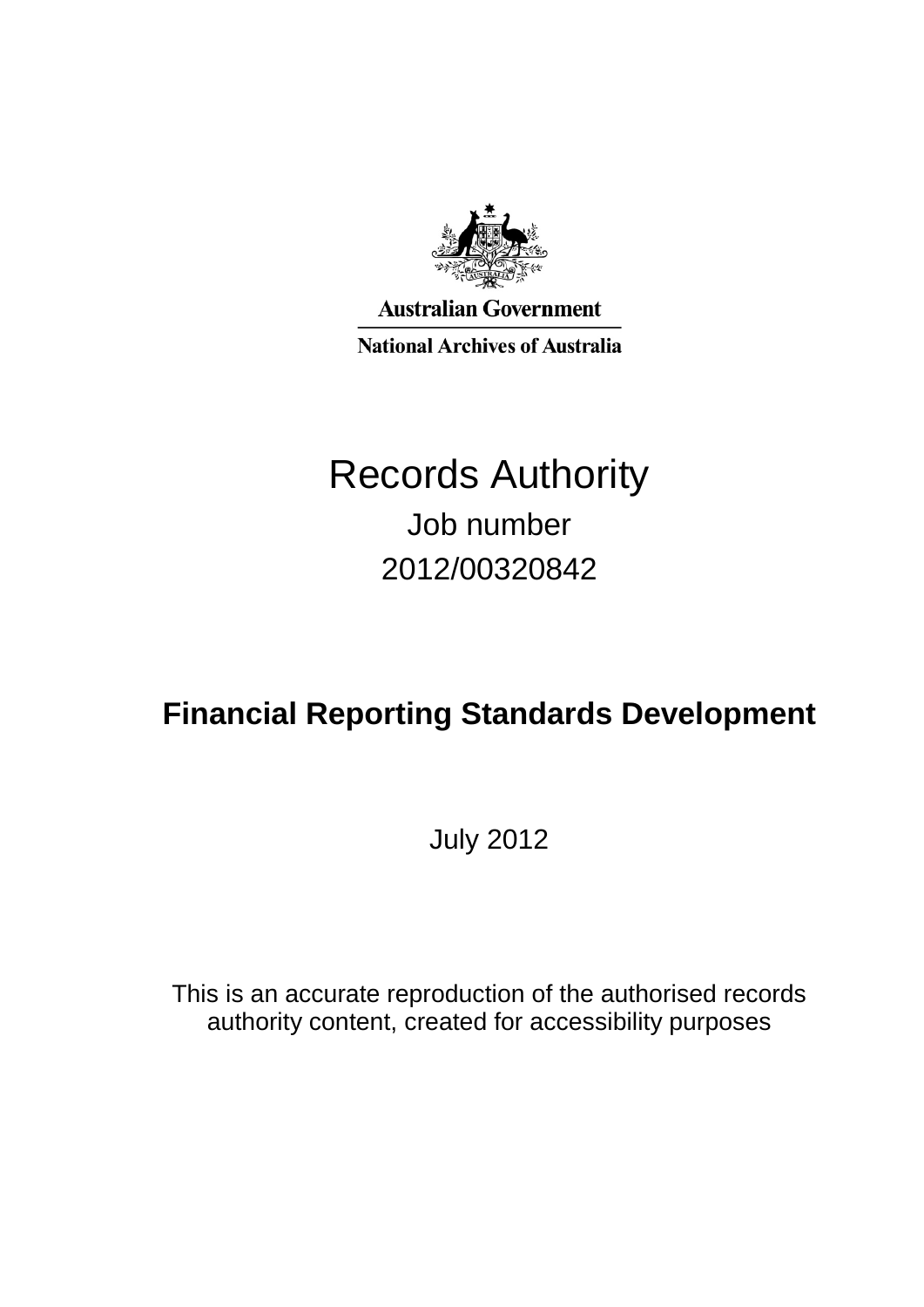## **CONTENTS**

| <b>INTRODUCTION</b>                       |  |
|-------------------------------------------|--|
| <b>APPLICATION OF THIS AUTHORITY</b>      |  |
| <b>CONTACT INFORMATION</b>                |  |
| <b>AUTHORISATION</b>                      |  |
| FINANCIAL REPORTING STANDARDS DEVELOPMENT |  |

© Commonwealth of Australia 2012

This work is copyright. Apart from any use as permitted under the *Copyright Act 1968,* no part may be reproduced by any process without prior written permission from the National Archives of Australia. Requests and inquiries concerning reproduction and rights should be directed to the Publications Manager, National Archives of Australia, PO Box 7425, Canberra Mail Centre ACT 2610, Australia.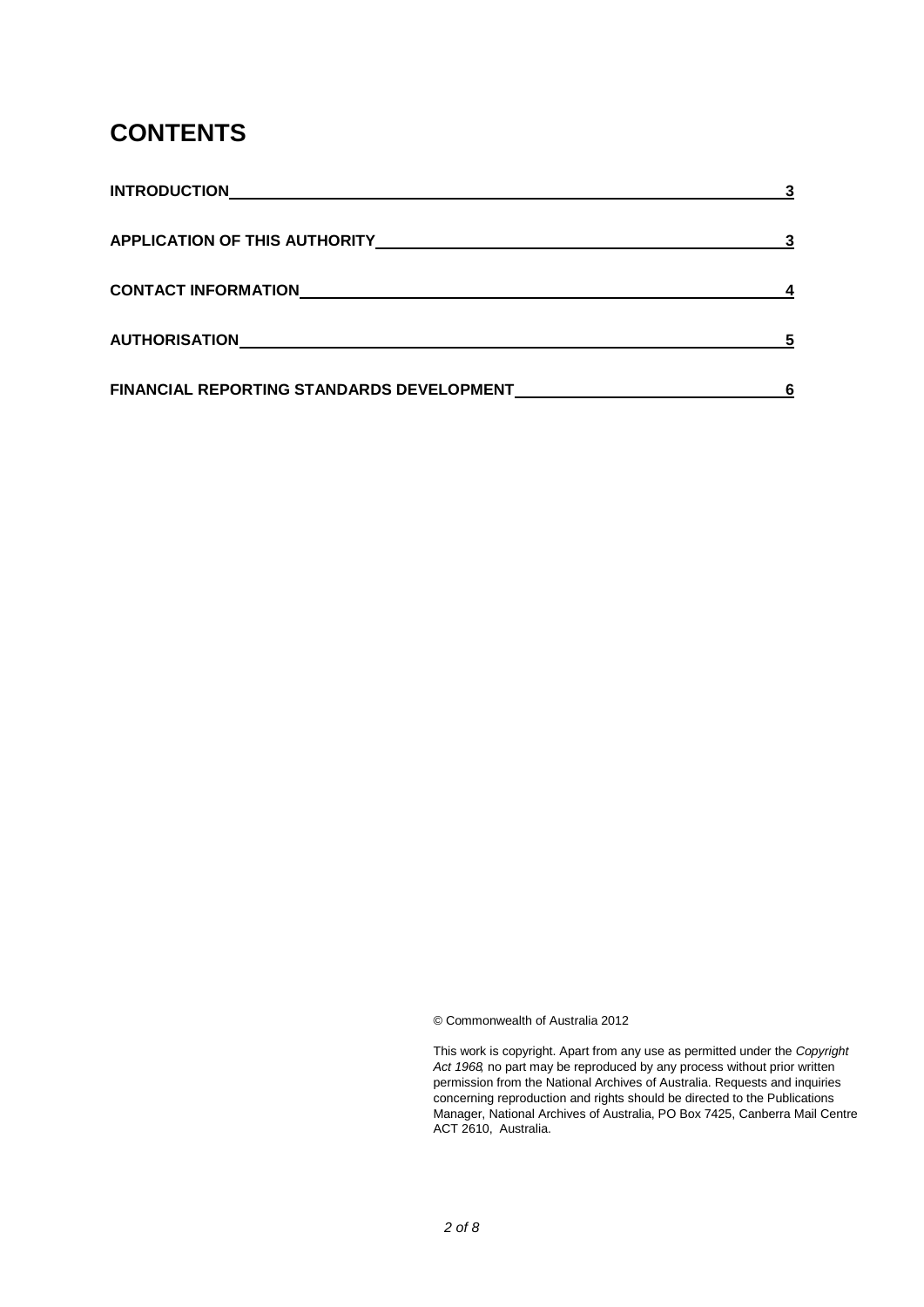### **INTRODUCTION**

The Australian Accounting Standards Board (AASB), the Auditing and Assurance Standards Board (AUASB) (the Boards), the Office of the Australian Accounting Standards Board, and the Office of the Auditing and Assurance Standards Board (the Offices) and the National Archives of Australia have developed this Records Authority to set out the requirements for keeping or destroying records for the core business area of Financial Reporting Standards Development. It represents a significant commitment on behalf of the Boards and the Offices to understand, create and manage the records of their activities.

This Authority is based on the identification and analysis of the business of the Boards and the Offices. It takes into account their legal and organisational records management requirements, and the interests of stakeholders, the Boards and the Offices, and the National Archives of Australia.

The Authority sets out those records that need to be retained as national archives and specifies the minimum length of time that temporary records need to be kept. This Authority gives the Boards and the Offices permission under the *Archives Act 1983* for the destruction of the temporary records described after the minimum retention period has expired. Retention periods for these temporary records are based on: an assessment of business needs; broader organisational accountability requirements; and community expectations, and are approved by the National Archives of Australia on the basis of information provided by the agency.

As changes in circumstances may affect future records management requirements, the periodic review of this Authority is recommended. All amendments must be approved by the National Archives.

#### **APPLICATION OF THIS AUTHORITY**

1. This Authority is to be used to determine how long records must be kept. Records are matched to the relevant core business and records class in the Authority.

- Where the minimum retention period has expired and the records are not needed for agency business they should be destroyed as authorised in this Authority.
- Records that have not reached the minimum retention period must be kept until they do.
- Records that are identified as Retain as National Archives (RNA) are to be transferred to the National Archives of Australia for preservation.
- 2. This Authority should be used in conjunction with general records authorities such as:
	- the Administrative Functions Disposal Authority (AFDA) and/or AFDA Express issued by the National Archives to cover business processes and records common to Australian Government agencies;
	- General Records Authority (31) for source (including original) records that have been copied, converted or migrated.

3. The Normal Administrative Practice (NAP) provision of the *Archives Act 1983* gives agencies permission to destroy certain records without formal authorisation. This usually occurs where records are duplicated, facilitative or for short-term use only. NAP does not replace arrangements agreed to in this Authority but can be used as a tool to assist in identifying records for destruction together with an agency's Records Authority or Authorities, and with AFDA and AFDA Express. The National Archives recommends that agencies develop and implement a Normal Administrative Practice policy. Advice and guidance on destroying records as a normal administrative practice and on how to develop an agency NAP policy is available from the National Archives' website at [www.naa.gov.au](http://www.naa.gov.au/)

4. Records that are reasonably likely to be needed as evidence in a current or future judicial proceeding or are subject to a request for access under the *Archives Act 1983,* the *Freedom of Information Act 1982* or any other relevant Act must not be destroyed until the action has been completed.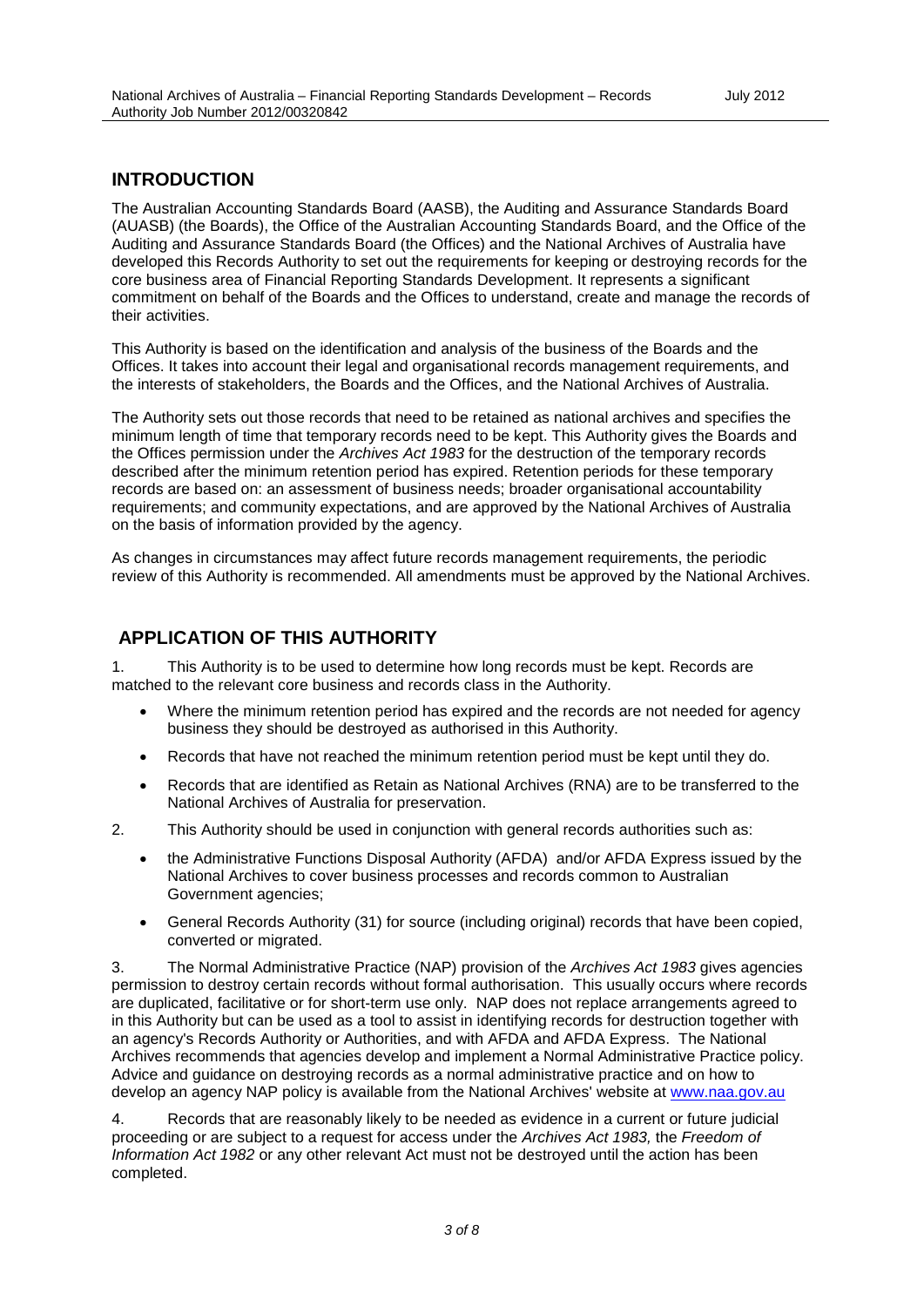National Archives of Australia – Financial Reporting Standards Development – Records Authority Job Number 2012/00320842 July 2012

5. Records subject to a disposal freeze must not be destroyed until the freeze has been lifted. Further information about disposal freezes and whether they affect the application of this Authority is available from the National Archives website at [www.naa.gov.au.](http://www.naa.gov.au/)

6. Where the method of recording information changes (for example from a manual system to an electronic system, or when information is migrated from one system to a new system) this authority can still be applied, providing the records document the same core business. The information must be accessible for the period of time prescribed in this Authority. The Boards will need to maintain continuing access to the information, including digital information, for the periods prescribed in this records authority or until the information is transferred into the custody of the National Archives.

7. In general, retention requirements indicate a minimum period for retention. The Boards may extend minimum retention periods if they consider that there is an administrative need to do so, without further reference to the National Archives. Where the Boards believe that their accountability will be substantially compromised because a retention period or periods are not adequate, they should contact the National Archives for review of the retention period.

8. Records coming within 'Retain as national archives' classes in this Authority have been determined to be part of the archival resources of the Commonwealth under section 3C of the *Archives Act 1983*. The determination of Commonwealth records as archival resources of the Commonwealth obliges agencies to transfer the records to the National Archives when they cease to be current and, in any event, within 15 years of the records coming into existence, under section 27 of the *Archives Act 1983*.

9. Records in the care of agencies should be appropriately stored, managed and preserved. Agencies need to meet this obligation to ensure that the records remain authentic and accessible over time. Under Section 31 of the *Archives Act 1983*, access arrangements are required for records that become available for public access including those records that remain in agency custody.

10. Appropriate arrangements should be made with the National Archives when records are to be transferred into custody. The National Archives accepts for transfer only those records designated as national archives.

11. Advice on how to use this Authority is available from staff responsible for records management within the Boards. If there are problems with the application of the Authority that cannot be resolved, please contact the National Archives.

### **CONTACT INFORMATION**

For assistance with this authority or for advice on other records management matters, please contact National Archives' Agency Service Centre.

Queen Victoria Terrace Tel: (02) 6212 3610<br>Parkes ACT 2600 Teas: (02) 6212 3989 Parkes ACT 2600 Fax: (02) 6212 3989<br>PO Box 7425 Fail: recordkeeping Canberra Mail Centre ACT 2610

Email: recordkeeping@naa.gov.au<br>Website: www.naa.gov.au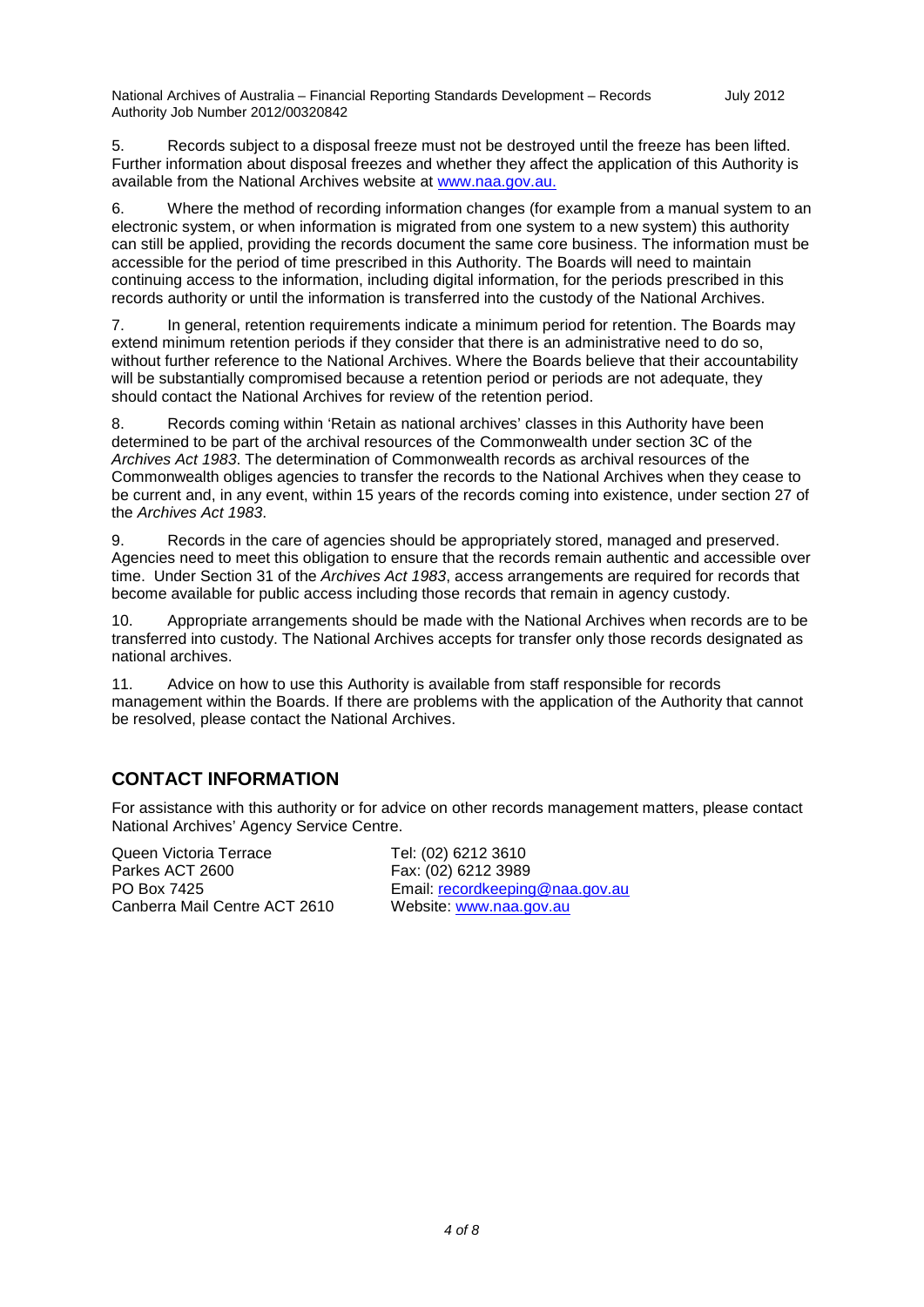## **AUTHORISATION**

#### **RECORDS AUTHORITY 2012/00320842**

**Person to whom notice of authorisation is given:** Kevin Stevenson Chairman, Australian Accounting Standards Board and CEO, Office of the Australian Accounting Standards Board; Merran Kelsall Chairman, Auditing and Assurance Standards Board and CEO, Office of the Auditing and Assurance Standards Board



This authority gives permission for the destruction, retention or transfer to the National Archives of Australia of the records described. This authority will apply only with the consent of the agency currently responsible for the business documented in the records described.

#### Authorised by **Date of issue:**

Margaret Chalker Director-General (A/g) National Archives of Australia

6 July 2012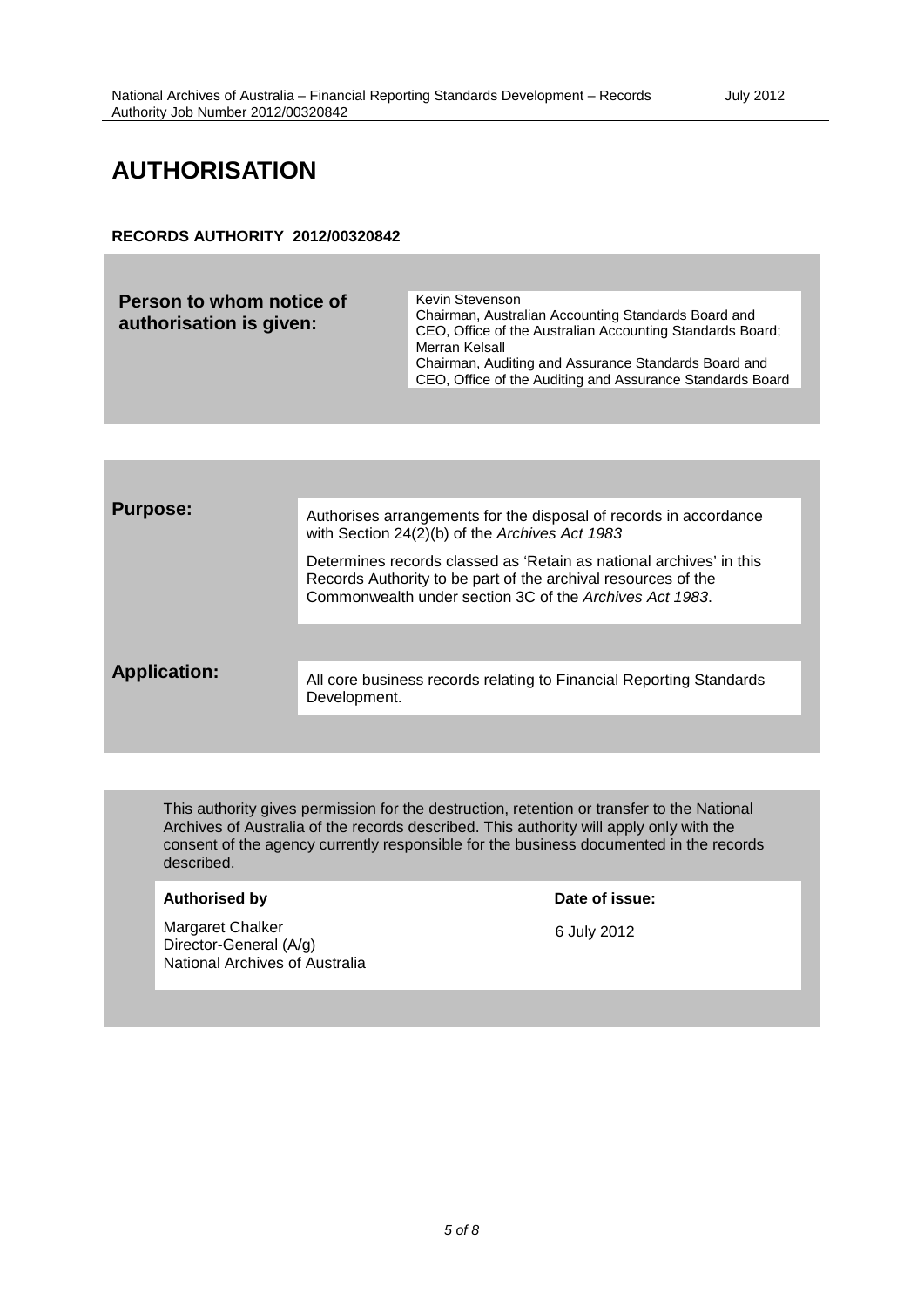## **FINANCIAL REPORTING STANDARDS DEVELOPMENT**

The core business of developing accounting, auditing and assurance standards and related pronouncements, for adoption across government, industry and business and other sectors of the Australian economy, as identified in each pronouncement. Pronouncements are developed and approved by financial reporting standards setters such as the Australian Accounting Standards Board and the Auditing and Assurance Standards Board. Pronouncements include standards, conceptual framework documents, interpretations, guidance statements and bulletins. Pronouncements include statutory standards issued under the *Corporations Act 2001*. The pronouncement development process includes reviewing and revising existing pronouncements and distributing pronouncements. The core business also includes contributing to the development of international financial reporting standards.

Pronouncement development includes the following key activities:

- developing proposals for pronouncements;
- assessing the impact and risk of pronouncements;
- undertaking research to support the development and review of the pronouncements;
- establishing and managing project advisory groups that include stakeholders to discuss issues related to pronouncements and to recommend proposals for consideration by the standardsetting boards;
- receiving submissions about pronouncements from stakeholders;
- preparing submissions to other organisations about Australian or international pronouncements;
- producing draft and final pronouncements including those issued as legislative instruments;
- notifying and consulting with stakeholders about pronouncements;
- reviewing and amending pronouncements;
- preparing and discussing board meeting agenda papers;
- issuing minutes of board meetings;
- distributing pronouncements and amendments to stakeholders;
- developing and delivering presentations and/or education programs;
- developing and signing agreements; and
- producing internal procedures supporting the pronouncement development and/or review process.

The core business includes supporting activities such as:

- liaison with stakeholders regarding arrangements for visits and meetings;
- responding to enquiries from stakeholders regarding the core business; and
- producing internal corporate plans or schedules.

*For pronouncements developed as legislation, use AFDA/AFDA Express – GOVERNMENT RELATIONS and STRATEGIC MANAGEMENT.* 

*Use AFDA/AFDA Express – GOVERNMENT RELATIONS for the preparation and passage of legislation through Parliament; for advice provided by the agency to the Minister; and for the submission of the Annual Report to the portfolio Minister.*

*For legal advice given and received on the interpretation of legislation, use AFDA/AFDA Express – LEGAL SERVICES.*

*For participating in government inquiries relating to the core business, use AFDA/AFDA Express – GOVERNMENT RELATIONS.*

*Use AFDA/AFDA Express – COMMUNITY RELATIONS for media releases and interviews concerning the development and release of standards; and also for handling public reaction to the core business.*

*Use AFDA/AFDA Express – PUBLICATION for the production and distribution of published standards; and for preparation and publication of the Annual Report.*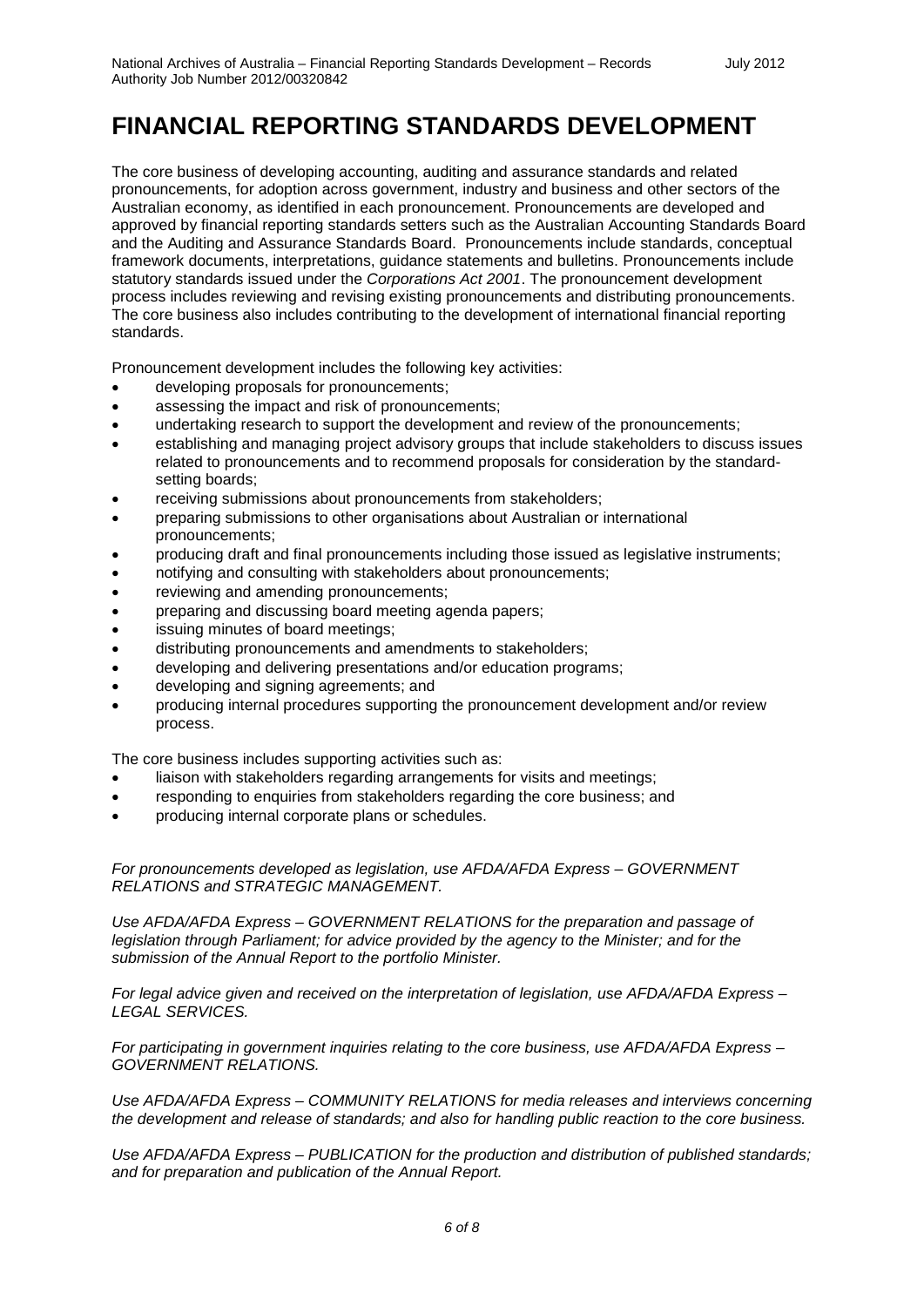*For managing the acquisition of goods and services, and tendering and contracting arrangements to support the core business, use AFDA/AFDA Express – PROCUREMENT.*

*For financial transactions carried out to support the core business, use AFDA/AFDA Express – FINANCIAL MANAGEMENT.*

| <b>Number</b> | <b>Class Description</b>                                                                                                                                                                                                                                                                                                                                                                                                                                                                                                                                                                                                                                                                                                                                                                                                                                                                                                                                                        | <b>Retention</b><br><b>Requirement</b>                                 |  |
|---------------|---------------------------------------------------------------------------------------------------------------------------------------------------------------------------------------------------------------------------------------------------------------------------------------------------------------------------------------------------------------------------------------------------------------------------------------------------------------------------------------------------------------------------------------------------------------------------------------------------------------------------------------------------------------------------------------------------------------------------------------------------------------------------------------------------------------------------------------------------------------------------------------------------------------------------------------------------------------------------------|------------------------------------------------------------------------|--|
| 61093         | Records documenting the following significant activities and issues<br>relating to accounting, auditing and assurance pronouncements:<br>exposure drafts and final versions of pronouncements;<br>$\bullet$<br>Board meeting minutes;<br>$\bullet$<br>stakeholder consultations including minutes and other formal meeting<br>$\bullet$<br>records;<br>formal submissions received from stakeholders in relation to<br>$\bullet$<br>pronouncements; and<br>formal submissions to other bodies in respect of relevant Australian<br>$\bullet$<br>or international pronouncements.                                                                                                                                                                                                                                                                                                                                                                                                | Retain as<br>national archives                                         |  |
| 61094         | Records documenting the following routine activities related to<br>accounting, auditing and assurance pronouncements:<br>Board meeting agenda papers, including drafts and working papers<br>$\bullet$<br>related to issued pronouncements, reviews and evaluations of<br>pronouncements and formal submissions to other bodies;<br>proposals for pronouncements;<br>$\bullet$<br>impact and risk assessments of the pronouncements;<br>$\bullet$<br>records supporting stakeholder consultations such as notifications to<br>$\bullet$<br>stakeholders, briefing papers and discussion papers;<br>undertaking research to support the development and review of<br>$\bullet$<br>pronouncements;<br>supporting documents for project advisory groups that include<br>$\bullet$<br>stakeholders, such as briefing papers and discussion papers;<br>supporting reports;<br>$\bullet$<br>final procedures supporting the pronouncements development and/or<br>٠<br>review process. | Destroy 15 years<br>after last action                                  |  |
| 61095         | Records documenting the negotiation, establishment, maintenance and<br>review of signed agreements that are significant to the core business.                                                                                                                                                                                                                                                                                                                                                                                                                                                                                                                                                                                                                                                                                                                                                                                                                                   | Destroy 15 years<br>after completion<br>or termination of<br>agreement |  |
| 61096         | Operational and administrative records supporting the core business, that<br>are not captured in classes 61093 - 61095. Includes:<br>records documenting the negotiation, establishment, maintenance<br>$\bullet$<br>and review of insignificant agreements relating to the core business;<br>research papers;<br>distribution of pronouncements, including distribution lists<br>documenting versions issued;<br>routine liaison with stakeholders such as those relating to<br>$\bullet$<br>arrangements for meetings and visits;<br>responses to enquiries from stakeholders regarding the core<br>business;<br>final versions of technical presentations and/or other education<br>$\bullet$<br>program material (including published information articles), and<br>supporting administrative arrangements; and                                                                                                                                                             | Destroy 7 years<br>after last action                                   |  |